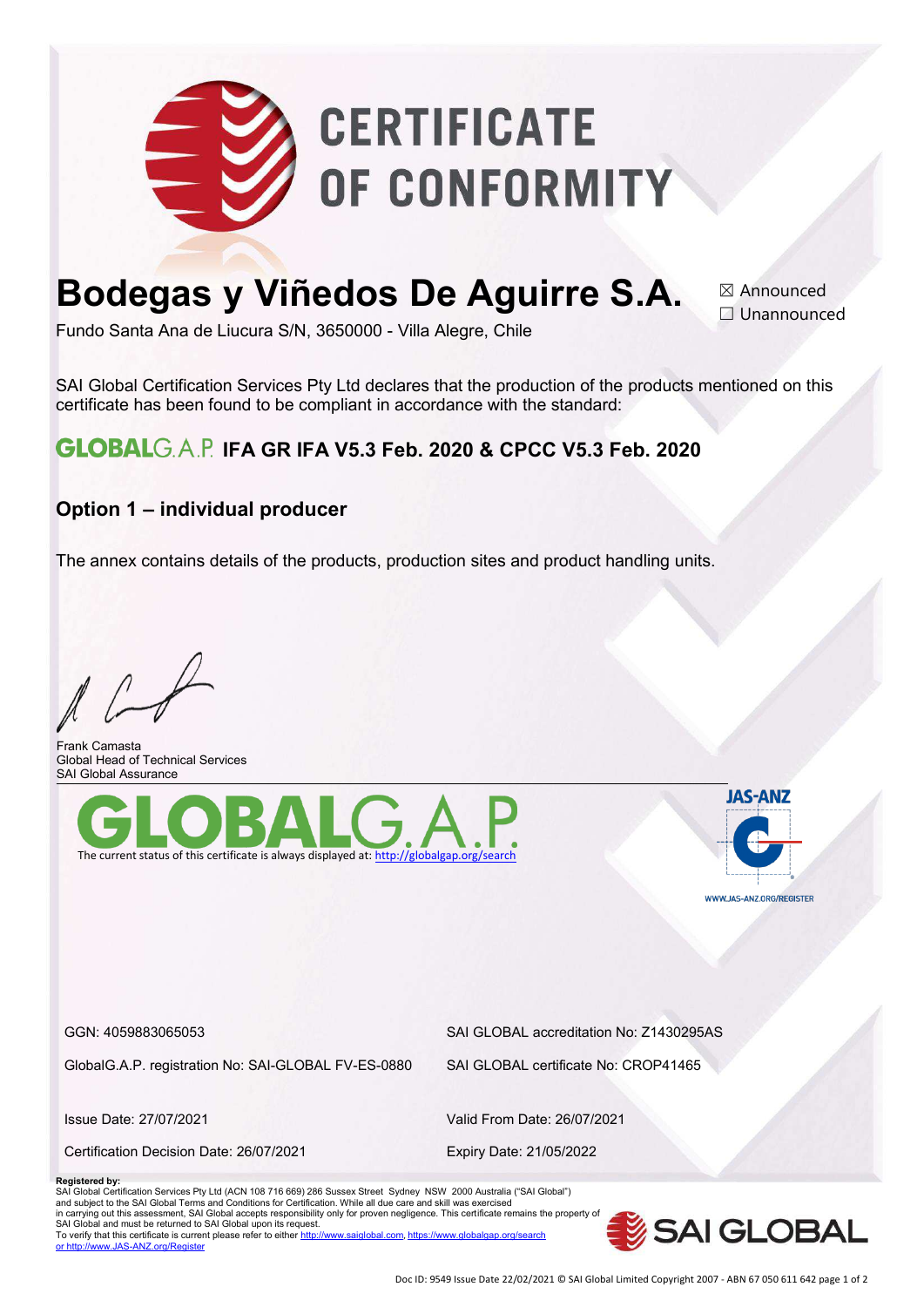

# **Annex of the Certificate of Conformity**

**Scope: Crops Base, sub-scope: Fruits and Vegetables** 

# **Product information**

See e-certificate from GlobalG.A.P. database attached

# **Product handling and packing units**

N/A

GlobalG.A.P. registration No: SAI-GLOBAL FV-ES-0880 SAI GLOBAL certificate No: CROP41465

GGN: 4059883065053 SAI GLOBAL accreditation No: Z1430295AS

Certification Decision Date: 26/07/2021 Expiry Date: 21/05/2022

Issue Date: 27/07/2021 Valid From Date: 26/07/2021

#### **Registered by:**

SAI Global Certification Services Pty Ltd (ACN 108 716 669) 286 Sussex Street Sydney NSW 2000 Australia ("SAI Global")<br>and subject to the SAI Global Terms and Conditions for Certification. While all due care and skill w in carrying out this assessment, SAI Global accepts responsibility only for proven negligence. This certificate remains the property of SAI Global and must be returned to SAI Global upon its request. To verify that this certificate is current please refer to either http:// or http:[//www.JAS-ANZ.org/Register](http://www.jas-anz.org/Register)